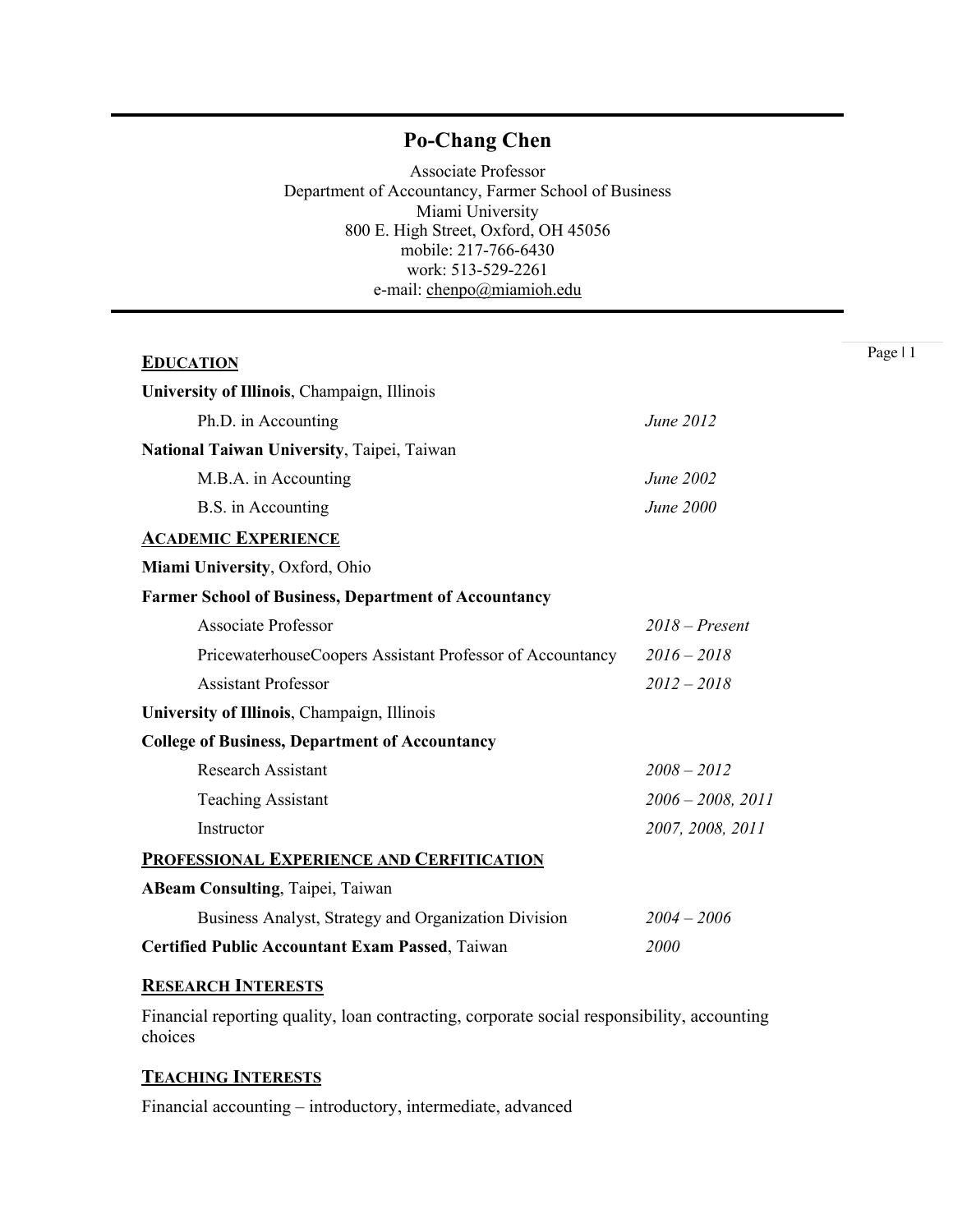## **PUBLICATIONS**

- 1. Burke, Q. L., Chen, P., and Lobo, G. J. 2020. Is Corporate Social Responsibility Performance Related to Conditional Accounting Conservatism? *Accounting Horizons* (In Press)
- 2. Chen, P., Ballou, B., Grenier, J., and Heitger, D. 2019. Sustainability assurance's link to reporting quality. *Journal of Accountancy*.
- 3. Chiu, C., Chen, P., and Wang, Y. 2019. Improving the estimation of discretionary accruals – the cycle approach. *Journal of Finance and Accountancy* 25: 1-19.
- 4. Ballou, B., Chen, P., Grenier, J., and Heitger, D. 2018. Corporate Social Responsibility Assurance and Reporting Quality: Evidence from Restatements. *Journal of Accounting and Public Policy* 37: 167-188.
- 5. Burke, Q.L., Chen, P., and Eaton, T.V. 2017. An empirical examination of mark-to-market accounting for corporate pension plans. *Journal of Accounting and Public Policy* 36: 34-58.
- 6. Chen, P. 2016. Banks' acquisition of private information about financial misreporting. *The Accounting Review* 91(3): 835-857.
- 7. Abdel-Khalik, A.R. and Chen, P. 2015. Growth in financial derivatives: The public policy and accounting incentives. *Journal of Accounting and Public Policy* 34: 291-318.
- 8. Eaton, T.V., Burke, Q.L., and Chen, P. 2015. Marking pension plans to market. *The CPA Journal* 85: 30-33.

#### **WORKING PAPERS**

- Chen, P., Narayanamoorthy, G.S., Sougiannis, T. and Zhou, H. The Revision Process of Analyst Earnings Forecasts and Its Effects on the Market Reaction to Revisions (Under 3rd round review at *Journal of Business Finance & Accounting*)
- Chen, P., Moul, C., and Reffett, A. Diminishing Sensitivity: The Marginal Effect of Litigation Risk on Audit Quality in the Post Sarbanes-Oxley Regulatory Environment. (Under revision for 2nd round review at *Accounting Horizons*)
- Chen, P., Moser, W., and Narayanamoorthy, G.S. Real Transaction Management and Loan Contracting. (Under revision for 2nd round review at *Journal of Business Finance & Accounting*)
- Chen, P and Smith, P.J. Banks' Financial Restatements and Loan Contracting. (Under 1st-round review at *Accounting Horizons*)
- Abdel-Khalik, A.R., and Chen, P. Negotiation Surplus as a Determinant of Audit Fees. (Under revision for journal submission)

# **WORK IN PROGRESS**

- Auditor Distraction and Audit Quality received the 2019 Department of Accountancy Summer Research Grant. *Data Analysis Stage*.
- Regulatory Enforcement Actions against Banks: Determinants and Consequences. With A. Rashad Abdel-Khalik. *Data Analysis Stage*.
- Financial Statement Comparability and the Contractual Features of Private Loans. *Research Design Stage.*

Page | 2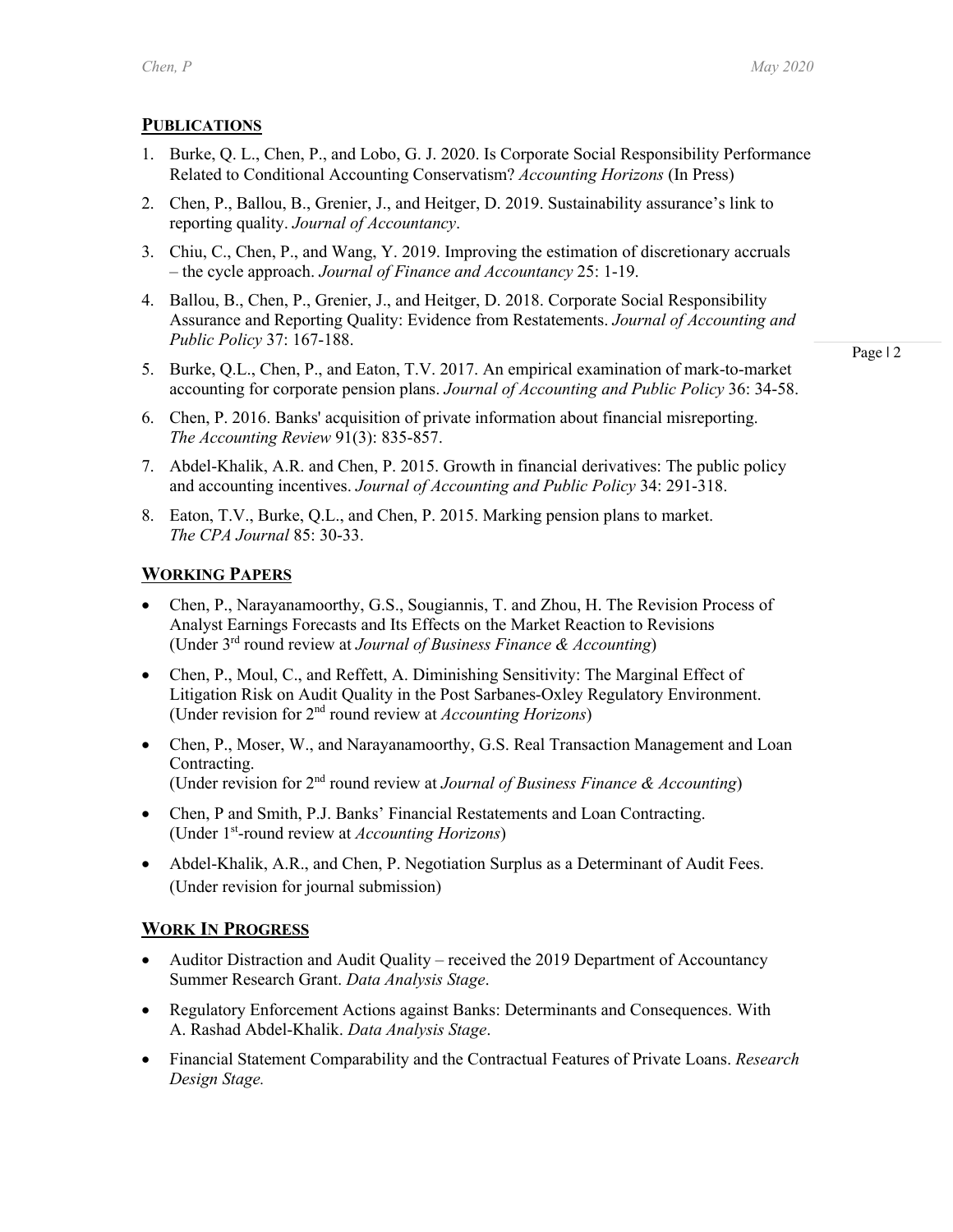### **PAPER PRESENTATIONS**

- FASTCA of American Accounting Association Annual Meeting, 2019 "Banks' Financial Restatements and Loan Contracting"
- American Accounting Association Annual Meeting, 2019 (by co-author) "Is Corporate Social Responsibility Performance Related to Conditional Accounting Conservatism?"

Kent State University, 2018 – "Is Corporate Social Responsibility Performance Related to Conditional Accounting Conservatism?"

- American Accounting Association Annual Meeting, 2017 "The Marginal Effect of Litigation Risk on Audit Quality in the Post Sarbanes-Oxley Regulatory Environment."
- American Accounting Association Annual Meeting, 2016 "Unexplained Audit Fee as an Outcome of Negotiation."
- Miami University, 2015 "Restatements of Corporate Social Responsibility Reports: Managerial Opportunism or Enhanced Reporting Quality?"

Page | 3

- AAA Midwest Regional Meeting, 2014 "Growth in Financial Derivatives: The Public Policy and Accounting Incentives"
- University of Kentucky, 2013 "Revision Momentum and Post-Forecast Revision Price Drift"
- American Accounting Association Annual Meeting, 2012 "Banks' Acquisition of Private Information about Financial Misreporting"
- Tulane University, 2012 "Banks' Acquisition of Private Information about Financial Misreporting"
- University of North-Carolina, Charlotte, 2012 "Banks' Acquisition of Private Information about Financial Misreporting"
- Accounting Ph.D. Rookie Recruiting and Research Camp, 2011 "Banks' Acquisition of Private Information about Financial Misreporting"

## **TEACHING EXPERIECE**

#### **Miami University**, **Farmer School of Business, Department of Accountancy**

*Undergraduate:*

Accountancy 321: Intermediate Financial Accounting

Average Instructor Rating: 3.6/4.0

Accountancy 461: Accounting for Business Combination

Average Instructor Rating: 3.8/4.0

#### *Master's:*

Accountancy 628: Advanced Financial Accounting Average Instructor Rating: 3.8/4.0

#### **University of Illinois**

*Undergraduate:*

Accountancy 301: Accounting Measurement and Disclosure Average Instructor Rating: 4.3/5.0

#### **TEACHING HONORS AND RECOGNITIONS**

2014– 2019 CELTUA Commendation for Influence on Students, Miami University

2017 Nominee, E. Phillips Knox Distinguished Teaching Award, Miami University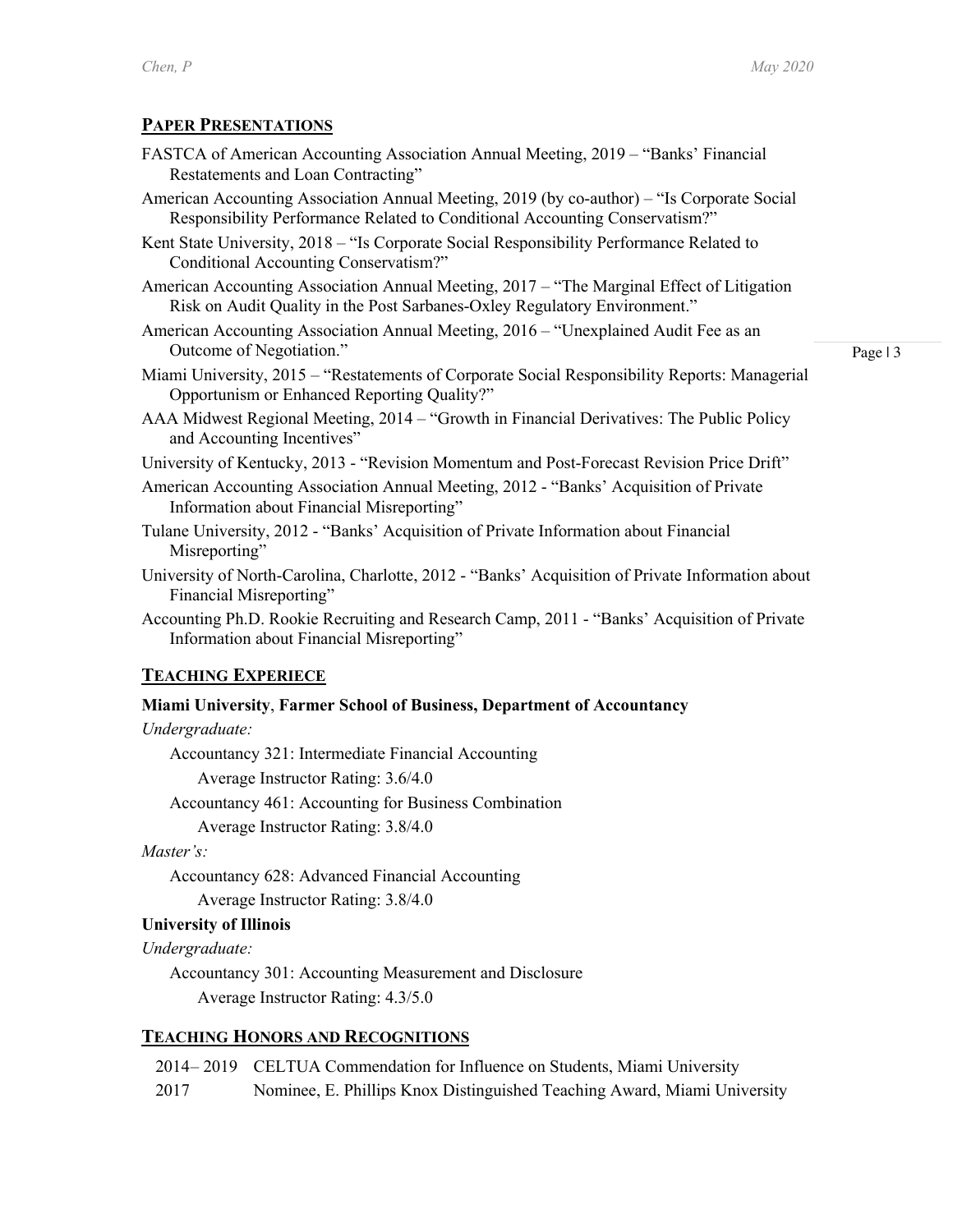| 2017 | Nominee, ASG Outstanding Professor Award, Miami University                                                                                                                              |
|------|-----------------------------------------------------------------------------------------------------------------------------------------------------------------------------------------|
| 2016 | Winner, Richard K. Smucker Teaching Excellence Award – Outstanding Junior<br>Professor, Miami University<br>(awarded to one junior faculty member at the Farmer School of Business each |
|      | year)                                                                                                                                                                                   |
| 2015 | Nominee, Richard K. Smucker Teaching Excellence Award – Outstanding Junior<br>Professor, Miami University                                                                               |
| 2012 | Completion of New Faculty Teaching Enhancement Program, Miami University                                                                                                                |
| 2007 | List of Teachers Ranked as Excellent by Their Students, University of Illinois                                                                                                          |
|      |                                                                                                                                                                                         |

# **UNIVERSITY SERVICES (SELECTED)**

#### University

- University Committee on Faculty Research Chair (Fall 2018 Present)
- University Committee on Faculty Research Member (Fall 2017 Spring 2018)

## Division/Department

- FSB International Studies Committee Member (Fall 2019 Present)
- FSB Graduate Program Task Force Member (Fall 2019 Present)
- FSB Teaching Effectiveness Committee Member (Fall 2016 Spring 2019)
- Department of Accountancy Accountancy Assessment and Curriculum Committee
- Department of Accountancy Financial Accounting Area Lead
- Department of Accountancy Governance Committee

# **PROFESSIONAL SERVICES AND RECOGNITIONS**

#### Guest Editor

• Special Issue on Sustainability Accounting and Reporting for *Sustainability* Editorial Board

• *The International Journal of Accounting (since July 2019)*

#### Ad-hoc Reviewer

- *Accounting, Organization, and Society; Management Science; Accounting Horizons; European Accounting Review; Journal of Business Finance and Accounting; Journal of Accounting, Auditing, and Finance; The International Journal of Accounting; Asian Review of Accounting; Review of Accounting and Finance; American Journal of Business.*
- American Accounting Association Annual Meetings; Financial Accounting and Reporting Section Midyear Meeting; Western and Ohio Region Midyear Meeting
- American Accounting Association Excellence in Reviewing Award Financial Accounting and Reporting Section, 2016, 2018

#### Committee

• Innovation in Financial Accounting Education Award Committee, Financial Accounting and Reporting Section of American Accounting Association, 2019

#### Discussant

• American Accounting Association Annual Meeting – 2013, 2015, 2017-2019

#### Moderator

• American Accounting Association Annual Meeting – 2012-2014 and 2016-2019

Page | 4